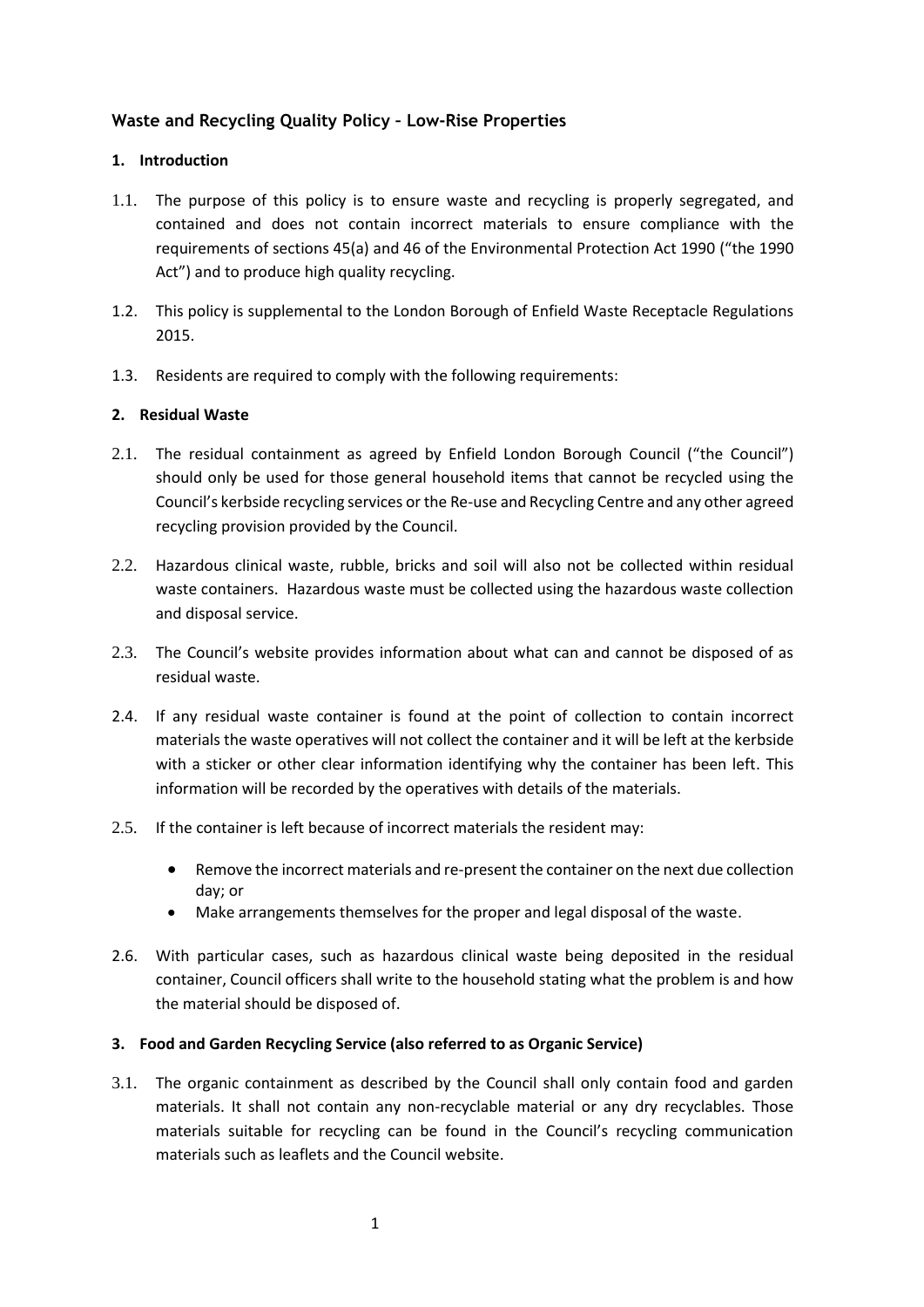- 3.2. If any organic waste container is found at the point of collection to contain incorrect materials the waste operatives will not collect the container and it will be left at the kerbside with a sticker or other clear information identifying why the container has been left. This information will be recorded by the operatives with details of the materials.
- 3.3. If the container is left the resident may:
	- Remove the incorrect materials and re-present the container on the next due collection day; or
	- Make arrangements themselves for the proper and legal disposal of the waste.

# **4. Dry Recycling Service**

- 4.1. The dry recycling containment as described by the Council shall only contain dry recyclables. It shall not contain any garden waste, food or non-recyclable material such as nappies, hazardous waste, hard plastic toys or any other materials that are not accepted as recyclable. Those materials suitable for recycling can be found in the Council's recycling communication materials such as leaflets and the Council's website.
- 4.2. Wherever a recycling container is found at the point of collection to contain incorrect materials the recycling operatives will not collect the container and it will be left at the kerbside with a sticker or other clear information identifying why the container has been left. This information will be recorded by the operatives with details of the incorrect materials.
- 4.3. If the container is left the resident may:
	- Remove the incorrect materials and re-present the container on the next due collection day; or
	- Make arrangements themselves for the proper and legal disposal of the waste.

# 5. **Enforcement action**

- 5.1 If waste of any kind is put in the incorrect receptacles, the Council may take the following steps in accordance with the 1990 Act (as amended) and any subsequent regulations:
- 5.2 The Council has identified some waste incorrectly placed in waste receptacles which is similar to the authorised waste whilst some is dissimilar. For example, in relation to dry recycling similar items include plastic bags or other plastic items and glass other than jars and bottles. Dissimilar items include nappies, food waste, textiles and bags of general waste.
- 5.3 The Council's primary focus is on those who place dissimilar items in waste receptacles. Accordingly the Council will only seek a FPN against those households who have been placing dissimilar items in waste receptacles.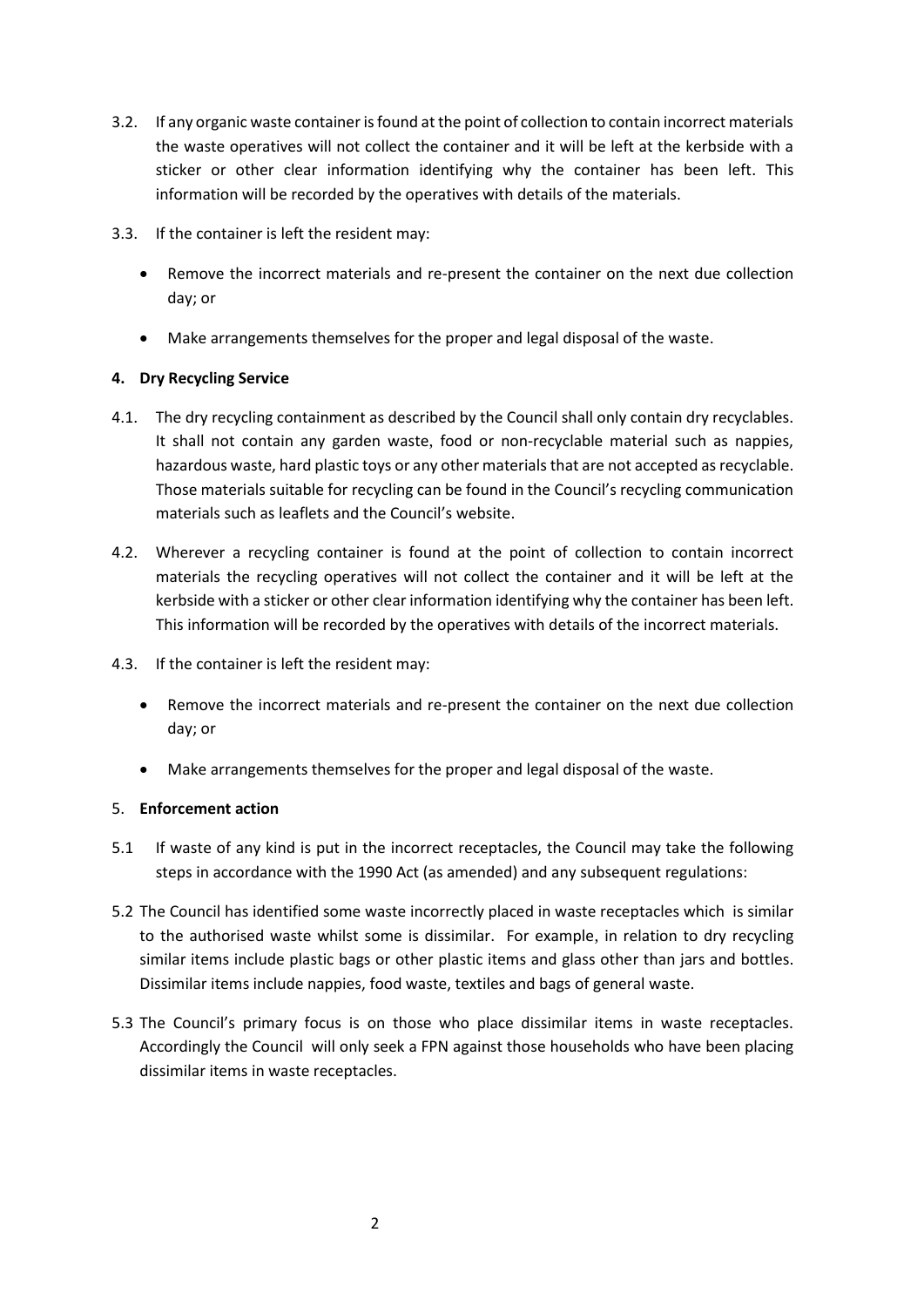### **Stage 1:**

- 5.4 If a recycling container is found at the point of collection to contain incorrect materials, the occupier of the property will be issued with a written warning under Sections 46 – 46D of the 1990 Act if the Council considers that it has caused or is likely to cause a nuisance or has been or was likely to be detrimental to any amenities of the locality. The notice will be provided in accordance with section 46 – 46D of the 1990 Act and will include details of the nature of the failure to comply and how the failure to comply has caused or is likely to cause a nuisance or has been or was likely to be detrimental to any amenities of the locality. Failure to comply with a written warning may lead to a fixed penalty notice ("FPN") being issued.
- 5.5 If the failure to comply is continuous then the warning letter will specify a date for compliance. Failure to comply within the compliance period may lead to the issue of a Notice of Intent. This notice will inform the occupier that the Council intends to take enforcement action. An individual will have 28 days to make representations to the Council if they disagree with the reasons for its issue.

## **Stage 2:**

- 5.6 If a container is found a second time within a year at the point of collection to contain incorrect materials, a written warning will be given. The type of incorrect materials being put in the container may be considered by the Council when considering whether to issue a Notice of Intent.
- 5.7 If the Council decides to seek a FPN then a Notice of Intent will be served on the occupier, if the occupier has been issued a written warning for the same or similar offence within the last 12 months. The Notice of Intent will inform the occupier that the Council intends to take enforcement action and issue a FPN for the breach.
- 5.8 The occupier has 28 days from the Service of the Notice of Intent to make representations to the Council against the Notice of Intent. After the 28 days, if no representations are received or if representations are rejected a Final Notice is issued.
- 5.9 Once a Final Notice is issued a FPN is payable by the occupier within 28 days of service of the Final Notice. Alternatively the occupier can appeal.
- 5.10 A right of appeal exists to the First-Tier Tribunal. The First –Tier Tribunal will either confirm that the FPN is payable or reject it. From the date of the ruling the occupier has 28 days to pay. Further appeal may then be possible, for example to the High Court.
- 5.11 The current FPN for placing incorrect materials in waste receptacles is £60. This amount may be varied by the Council from time to time.
- 5.12 On the third and each subsequent occasion a container is found with incorrect items then a written warning will be given to the occupier. A Notice of Intent may be served on the occupier if the occupier has received a warning notice from the Council within the last 12 months for the same or similar offences. Following this the process in sections 5.4 to 5.11 above will be followed.